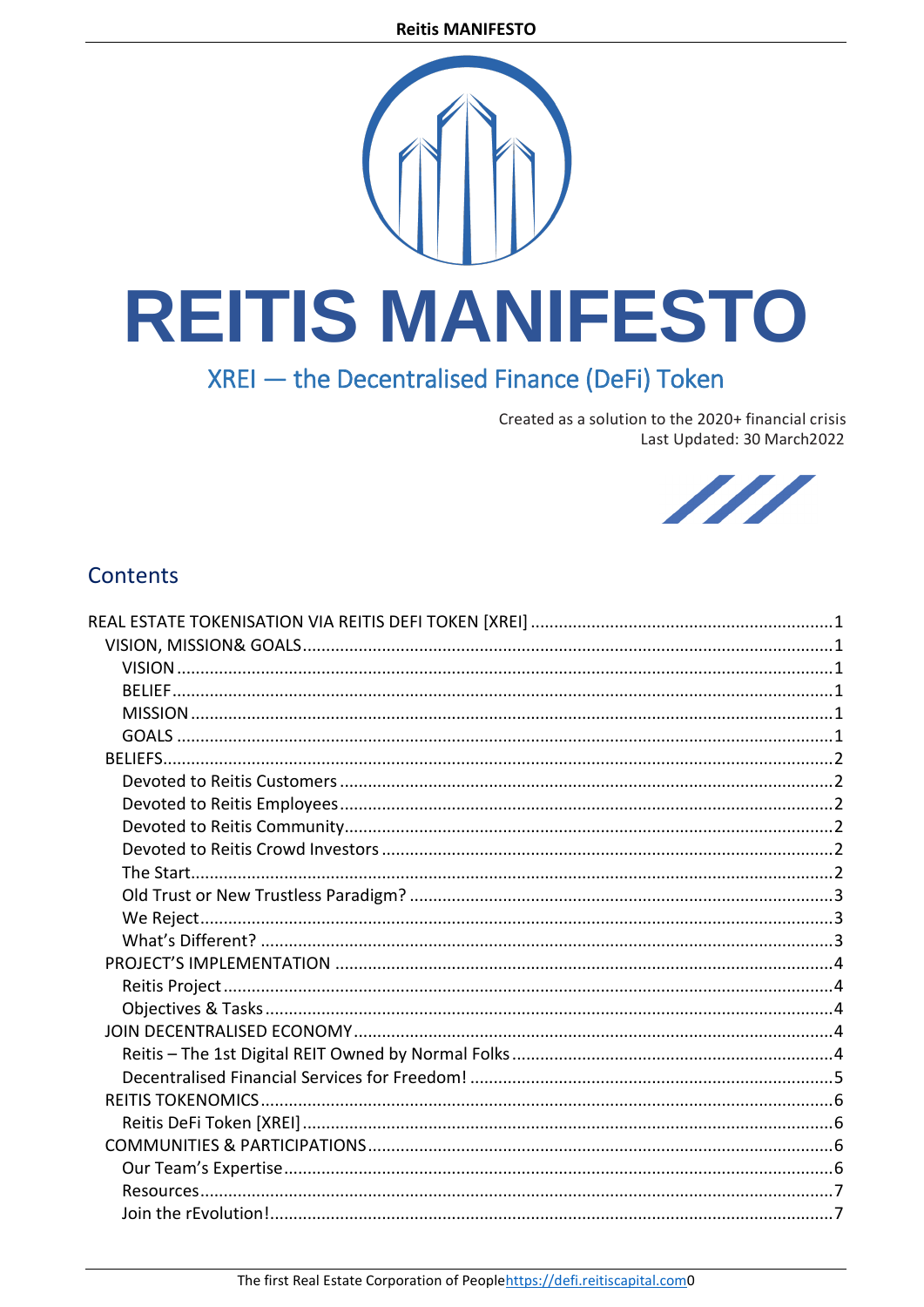# <span id="page-1-0"></span>**REAL ESTATE TOKENISATION VIA REITIS DEFI TOKEN [XREI]**

— Reitis DeFi Token [XREI], Real Asset (Apartment) NFTs, Reitis Metaverse, Reitis Equity, Reitis Trading Expert Assistant [RTEA] —

How it all started? First time in 2015, I've downloaded a set of smartphone apps that effectively do everything a bank does, and I never needed to walk into a bank branch again! The idea of a digital bankless future hit my mind and then Reitis Project was born! We have generically named it the "Real Estate Corporation of People" (**RECoP**) to provide a convenient global opportunity for empowering people to become real estate owners and get the deserved financial freedom.

<span id="page-1-1"></span>RECoP isn't just a theory or worthless slogan! In 10 years, we'll help 1 million people to get stable jobs, and motivate millions of individuals to become fractional or entire property owners.

# **VISION, MISSION& GOALS**

<span id="page-1-2"></span>**VISION**: Reitis Capital (aka Real Estate Corporation of People) is created for empowering individuals to become real estate DeFi tokens owners and get the deserved financial freedom.

<span id="page-1-3"></span>**BELIEF**: We aim to see you as a valued Contributor within the Community and to find the actual treasure that is hidden in the tokenised real estate (*see Matthew 13:44*).

<span id="page-1-4"></span>**MISSION**: Within 10 years, we'll create 1M stable jobs and help 1M of XREI token holders to become fractional or entire property owners.

<span id="page-1-5"></span>**GOALS**: Reitis stands on 3 notable pillars (goals):

- 1) Freedom of Investment (**FOI**) a liquid open market;
- 2) Security of Investments (**SOI**) blockchain security;
- 3) Equal Opportunity Investment (**EOI**) to swap the wealth from rich to normal people.

For ensuring fair treatment and equal opportunity for everyone we've created powerful tools for the Community (most are ready to use, some need further development), with its help:

(1) RECoP, Reitis Capital Corporation in the hands of individual global stakeholders;

- (2) Reitis DeFi Platform, Decentralised finance token [XREI] for DEX trading;
- (3) My.ReitisCapital.com Platform, for 90% ownership in the company through XREI token;
- (4) Reitis Decentralised Exchange and Reitis Trading Expert Assistant (RTEA);
- (5) Real Estate NTF Platform, for selling real apartments to the XREI token holders;
- (6) Reitis Social Centre of Excellence (RSCoE);
- (7) Reitis Crypto Wallet and Debit Card, completely replacing the need of a traditional bank.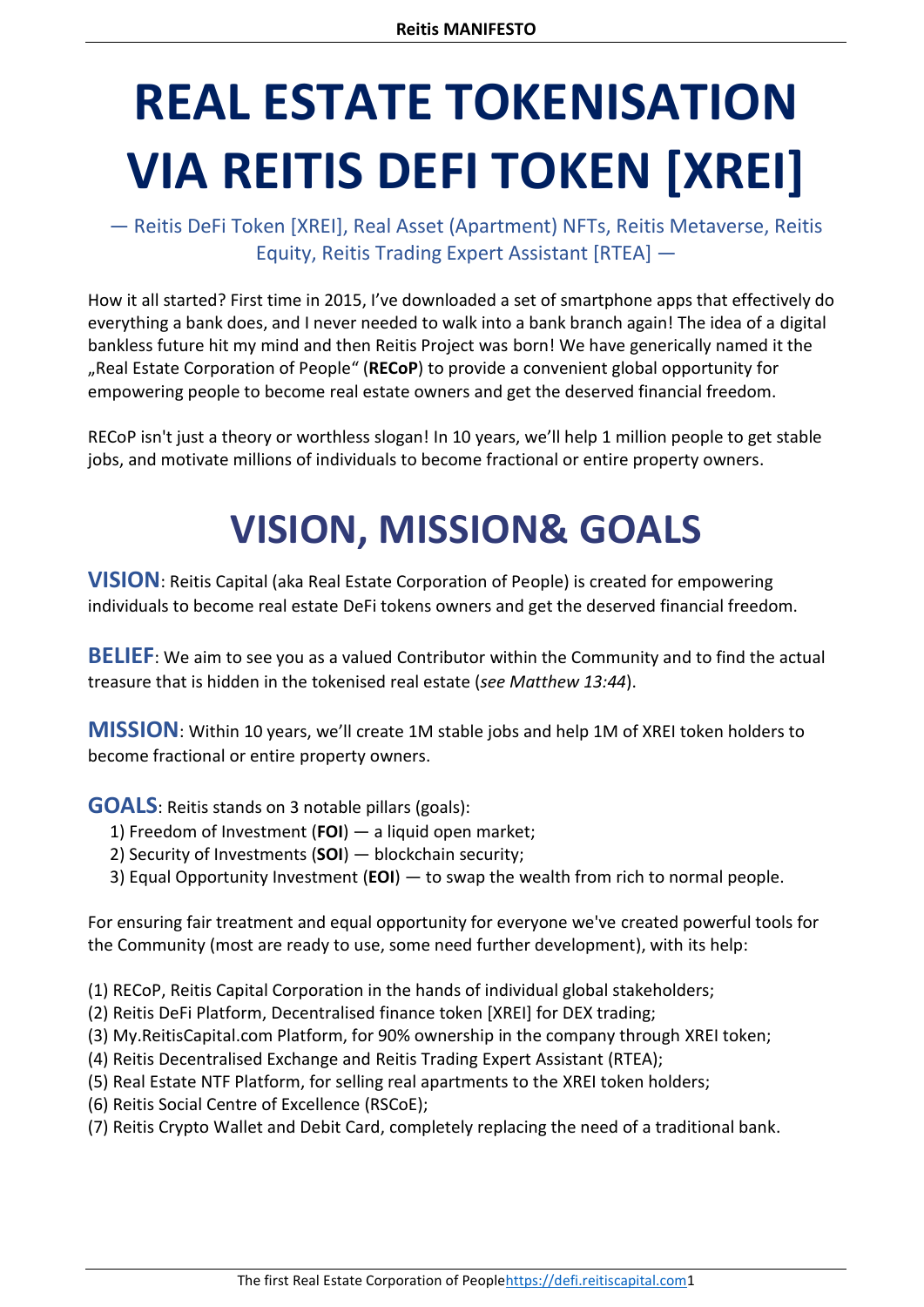# **BELIEFS**

<span id="page-2-0"></span>Having strong faith in God, loving the family, trusting some people (sometimes too much!), not agreeing with the new "trustless" paradigm, but enjoying new technologies used for good.

## <span id="page-2-1"></span>**Devoted to Reitis Customers**

Our customers' needs are always our concern; we listen and do our best to serve them in an exemplary manner.

## <span id="page-2-2"></span>**Devoted to Reitis Employees**

Our employees are the pulse of the business as they work and spend most of their time in the workplace; we help them build affordable shelters and create social facilities for their families, such as kindergartens, kitchens, libraries, playgrounds, etc.

## <span id="page-2-3"></span>**Devoted to Reitis Community**

We must have a strong Network to develop a stable peer-to-peer distributed business, but we do not create communities that are addicted to something or someone. Personally, I hate the dependence of anyone on anything! So, please decide to keep your freedom given by God in the ways you know, and join the Reitis Network only if you want to!

#### <span id="page-2-4"></span>**Devoted to Reitis Crowd Investors**

Because they want a return on their investment, our crowd investors are just as interested in the success of Reitis business as we are; we care a lot about what they say and we always consult them in making decisions.

## <span id="page-2-5"></span>**The Start**

Our project's idea was the answer to this question: "*What would happen if for the first time in the world a real estate project was run by its community?*"

To answer this question, we started Reitis project away from rigid financial structures and a traditional mind-set concerning real estate investment. We have generically named it the "Real Estate Corporation of People" (RECoP) to provide a convenient global opportunity to any person. As always in the history, money changers do not want to allow the wealth, land and power of the human civilization to be enjoyed by the common people, but today we have the technology and can take the power in our hands!

Reitis believes that people around the world should be empowered to own tokens in real estate and to participate in these unique moments in history, the new form of finance, the decentralised one.

We've named it shared capitalism, where anyone can build her/his own real estate business through the authentic Real Estate Corporation of People. The Reitis DeFi Platform already empowers users to create wealth and connect with their fellow investors worldwide using blockchain technology.

Want to be part of the rEvolution? Join our fair real estate decentralised financial system, then stake, trade, swap, provide liquidity, in a fairly distributed protocol built to last.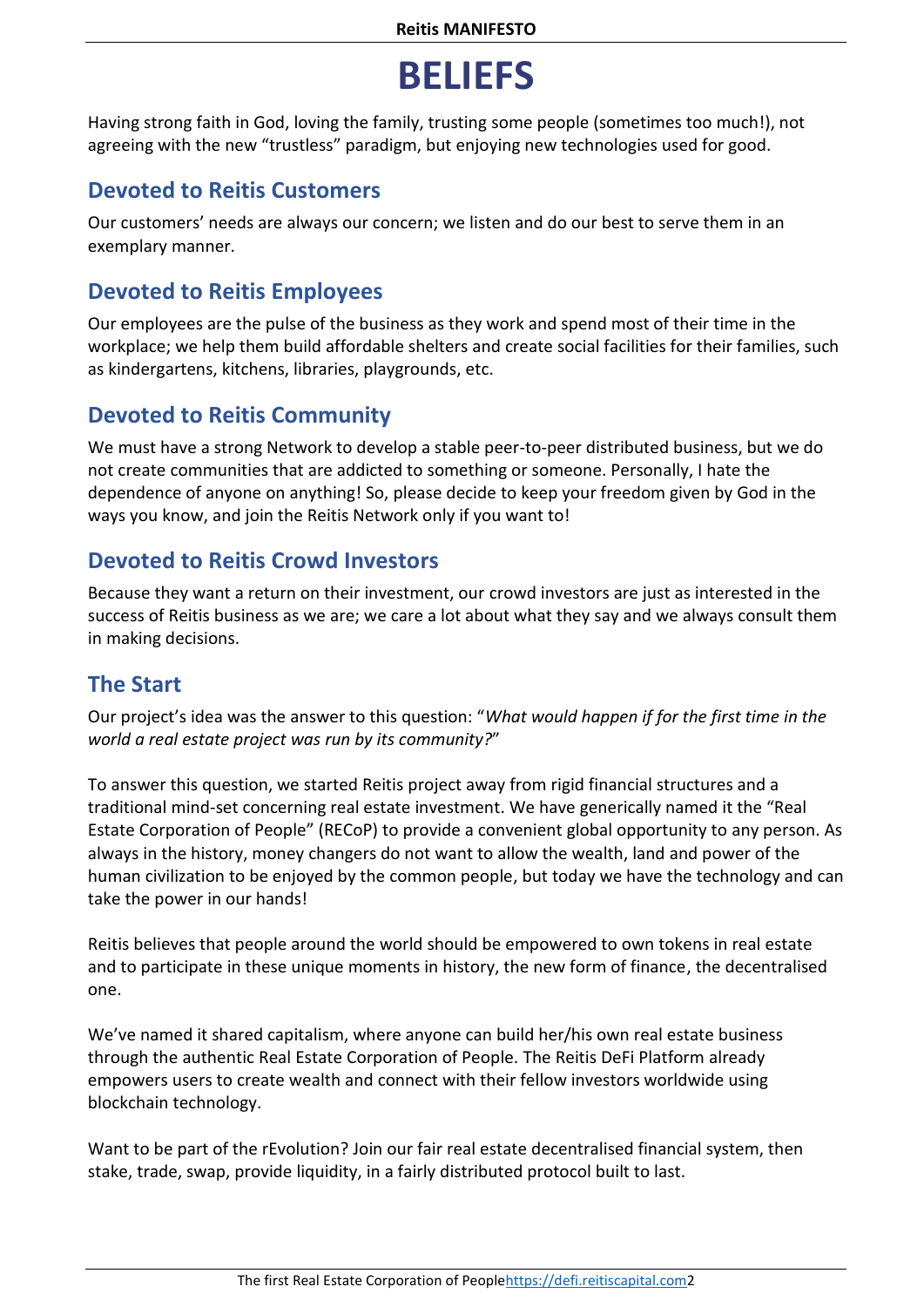#### <span id="page-3-0"></span>**Old Trust or New Trustless Paradigm?**

*Trustless* is a wrong used word (read any dictionary to see its real definition!), introduced in crypto literature by some people. But, if you cannot trust your fellows, brothers or friends, then something maybe wrong! Of course, you do not have to trust your corrupt government, bankers or press vendetta, but you must have a few people you like them for who they are and trust what they say and what they do! No trust, no humanity, no normal behaviour of human beings.

## <span id="page-3-1"></span>**We Reject**

- The creeping domination of old financial systems that do not serve the community, but only a few individuals;
- The idea to build and spread a token or crypto-currency with a "get rich quick scheme" in mind;
- Throwing any tokens on the exchange with the 'pump and dump' idea in mind;
- The idea of huge investments in marketing and exchanges at launch, then having it drop in value until it is not worth anything anymore.

#### <span id="page-3-2"></span>**What's Different?**

- 1. Through building DeFi Real Estate 3.0 frontier we will see the organic growth of Reitis Community, at liberty, not addicted to anyone or anything! You control your keys and money; no one will interfere with your property and privacy.
- 2. By creating non-fungible tokens (NFTs), we offer XREI token holders the possibility to buy NFT parcels on exotic islands and become proud owners and citizens of those island countries. Reitis metaverse NFTs will include real and virtual travel adventures to the exotic islands and cities where we construct sustainably!
- 3. Physical travel will be gradually replaced by communications in the metaverse, which is costeffective. On the top of each high building (block apartment, hotel, etc.) we will have an actual plus virtual space, a coffee shop, where NFT owners will be able to come and take a coffee with other owners and friends, view the surrounding area, and see the virtual city or island where that building or house are located.
- 4. For the first time in the world, we are offering a stake in a Real Estate Corporation and digital REIT (Real Estate Investment Trust) through transforming XREI tokens in dividends.
- 5. Tenants and home Buyers will be able to use XREI tokens to get high quality sustainable apartments in high scrapers and eco shelters in exotic islands (actual real estate NFTs).
- 6. Something that happens nowhere yet, high transparency of decisions and full disclosure of financial records to XREI token holders; and a project backed by a 10-years long-term steady business plan, as shown in this whitepaper at financial section.
- 7. The Same Day Guarantee (RSDG): Reitis will remove the friction associated with crypto exchanges. After full launch, we will guarantee you same day processing on account registration, funding/withdrawal transactions, and access to 24/7 live customer support. This is our guarantee to you or you won't pay any withdrawal fees on your transaction.
- 8. Unlike most of crypto and DeFi projects, through its unchangeable supply cap (there will only ever be 50 million XREI tokens). This reality will be protected by rock solid economic design, incentives and a decentralized network of nodes and users around the world.
- 9. Through Reitis Debit Card, when users will become confident that the token will be accepted for payment nearly everywhere, we'll see XREI reaching the point where people will use it not only as trading tools but also in everyday payments as well.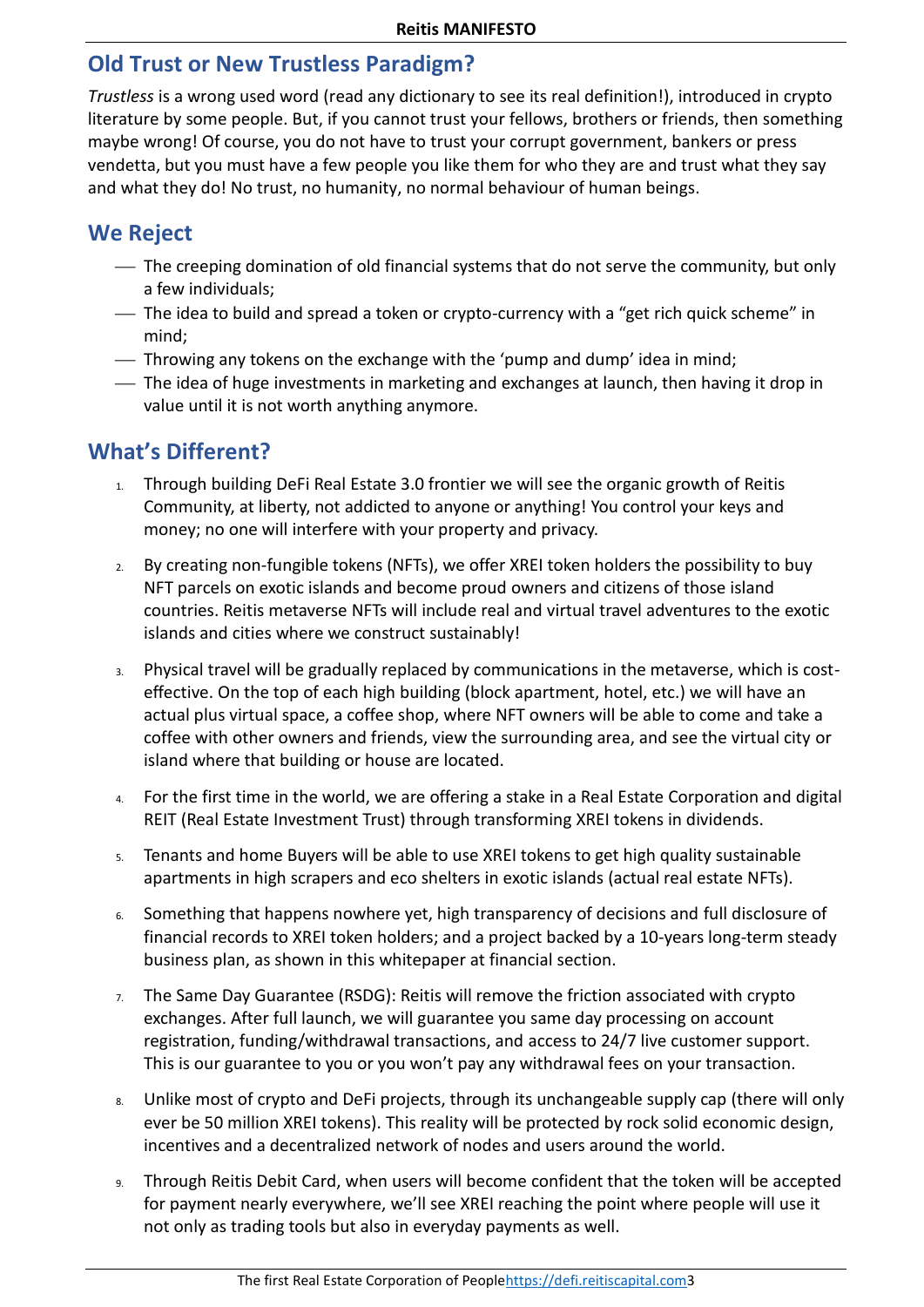10. Reitis is a decentralized, premium Community building network operated and benefited by the XREI token owners. A Community and a Corporation that is run by people. This has never happened before and now we are making it a reality together with you! No company will have a say in the management of your tokens or property, as you are ONLY the holder of the keys and the ONLY owner of that piece of land or building!

# **PROJECT'S IMPLEMENTATION**

## <span id="page-4-1"></span><span id="page-4-0"></span>**Reitis Project**

For creating Reitis Project we were inspired by these exceptional words *"The Kingdom of Heaven is like treasure hidden in a land. When a man found it, he hid it again, and then in his joy went and sold all he had and bought that land."* (Matthew 13:44).

By creating Reitis, as the first digital REIT, we are the ONLY entity in the world to accomplish the three at once: (1) tokenisation of actual construction business, (2) managing the real estate development business, and (3) applying Decentralised finance (DeFi) in actual real estate business.

## <span id="page-4-2"></span>**Objectives & Tasks**

#### *Timeline*

| <b>Task</b>                                                                                                                                                                                           | <b>Status</b> |
|-------------------------------------------------------------------------------------------------------------------------------------------------------------------------------------------------------|---------------|
| SETUP: Business registration of Reitis companies in Estonia and Romania, creating the visual identity<br>for the business, opening bank accounts, drafting of legal agreements and contract documents | Completed     |
| ACQUISITIONS: Local and European real estate market research, land acquisitions for real estate<br>development, generating part of the startup capital from the founders                              | $-11-$        |
| WEBSITE: Creating an official website for the business reitiscapital.com, first internal security audit of<br>the platform and website                                                                | $-11-$        |
| MARKETING: Graphic designs of marketing / promotional materials, WHITEPAPER, marketing actions                                                                                                        | $-1/-$        |
| REAL ESTATE TOKENISATION: Creating, launching My Reitis Capital platform for traditional<br>crowdfunding, integration of online payment processor, creating XREI DeFi token on BSC                    | $-1/-$        |
| Creating Reitis DeFi platform for crypto community                                                                                                                                                    | $-11-$        |
| Creating awareness, start with Social Groups, and pre-sale introduction to reach 100k Reitis Users                                                                                                    | In progress   |
| Distributing XREI DeFi token as dividend in the Real Estate Corporation of People                                                                                                                     | $-11-$        |
| Listing on PancakeSwap, other DEXs, CEXs, and CMC                                                                                                                                                     | $-1/-$        |
| Creation of NFTs for selling apartments and houses                                                                                                                                                    | To be done    |
| External security audit of all websites and applications                                                                                                                                              | $-1/ -$       |
| Issuance of Reitis debit card and Reitis payment app for a bankless future                                                                                                                            | $-11-$        |

# <span id="page-4-3"></span>**JOIN DECENTRALISED ECONOMY**

#### <span id="page-4-4"></span>**Reitis – The 1st Digital REIT Owned by Normal Folks**

Reitis Capital is a Premium residential and commercial real estate developer that has digitalised its business and facilitates people's access to real estate by sharing 90% of its profits with investors. It's a combination of genuine real estate construction sites linked to blockchain technology and decentralised finance (DeFi) protocols.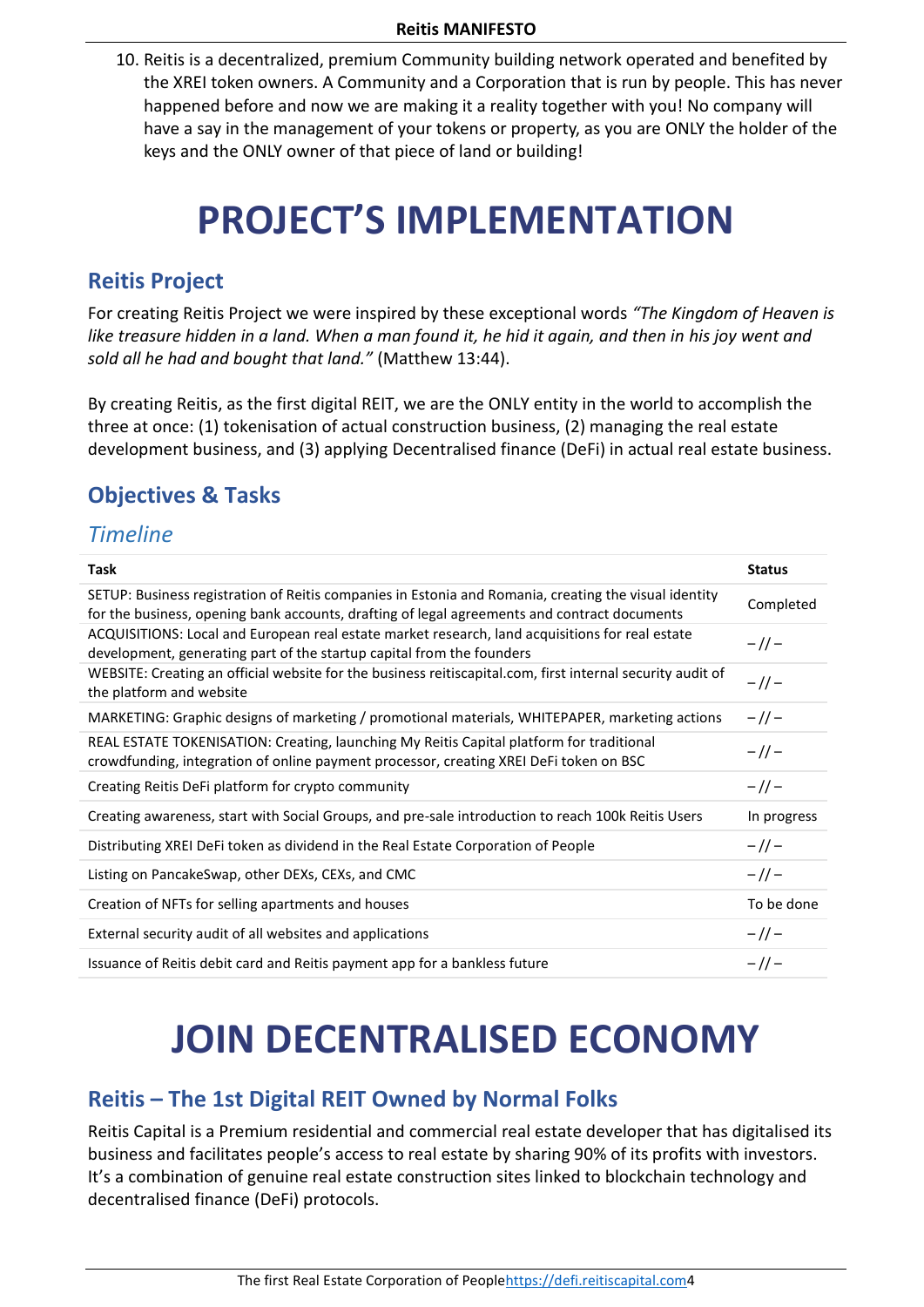Thus, Reitis becomes the first in the world digital REIT (Real Estate Investment Trust), where the digital world meets the real estate actual world. Reitis embraces blockchain technology and Decentralised finance in the form of XREI token. Reitis believes that people around the world should be empowered to own tokens in the new form of enterprise.

# <span id="page-5-0"></span>**Decentralised Financial Services for Freedom!**

An important utility for the XREI token is the platform for investments in the crypto market. In addition to the token buy/sell/swap, on Reitis DeFi platform we offer: (1) sales of crypto trading robots, and (2) investment accounts for passive earnings, where the profits will be divided as follows: the investor takes 70%, and Reitis Company 30%, all in XREI token.

# *7 Steps to Financial Freedom by Reitis*

*Or, how to get into decentralised finance and real estate by tokenisation factual wonder effect?* 

Today, we have a big advantage of living in an era of 2 powerful realities, the **technology** and **decentralisation**! Below are the 7 steps you should follow to **invest in your wealth**:



#### **GET INTO DEFI & REAL ESTATE**

Enter into decentralised finance and real estate by tokenisation. We've made it easy for you with **XREI** DeFi token. Learn it well reading the [WHITEPAPER](https://reitiscapital.com/wp-content/uploads/2022/03/XREI_DeFi_Token_WHITEPAPER_updated_30.03.2022.pdf) (25 pages) o[r Manifesto](https://reitiscapital.com/reitis-manifesto/) (8 pages)



#### **JOIN THE EQUITY PLATFORM**

Join our [My.ReitisCapital.com](https://my.reitiscapital.com/) investment platform, to get used with real estate investment and the tokenisation.



#### **ENTER INTO DEFI**

Join the [DeFi platform](https://defi.reitiscapital.com/) and get used with the first in the world *decentralised trading system* Reitis Trading Expert Adviser (RTEA), from 09.2022 and make higher profits.



#### **INVEST PART OF YOUR PROFITS IN PROPERTIES**

With this money you can live well splitting 50% for daily life needs, and 50% investing in properties on the platform where you are already registered, [My.ReitisCapital.com.](https://my.reitiscapital.com/)



#### **WATCH PROFITS GROWING**

Watch your profits growing fairly fast comparing to other forms of investment, until you will be able to acquire an apartment much faster than if you borrow money from a bank.



#### **ENJOY FREEDOM!**

Enjoy financial freedom! Continue to get XREI tokens, to benefit from its grow and from important discounts through buying real and virtual NFT apartments, listed soon on DeFi platform.



#### **GIVE & ENJOY LIFE!**

By giving you'll achieve! (N. Steinhardt). Give back to [Reitis Social](https://reitiscapital.com/reitis-social/) partners to help disadvantaged children, unemployed and unhoused people.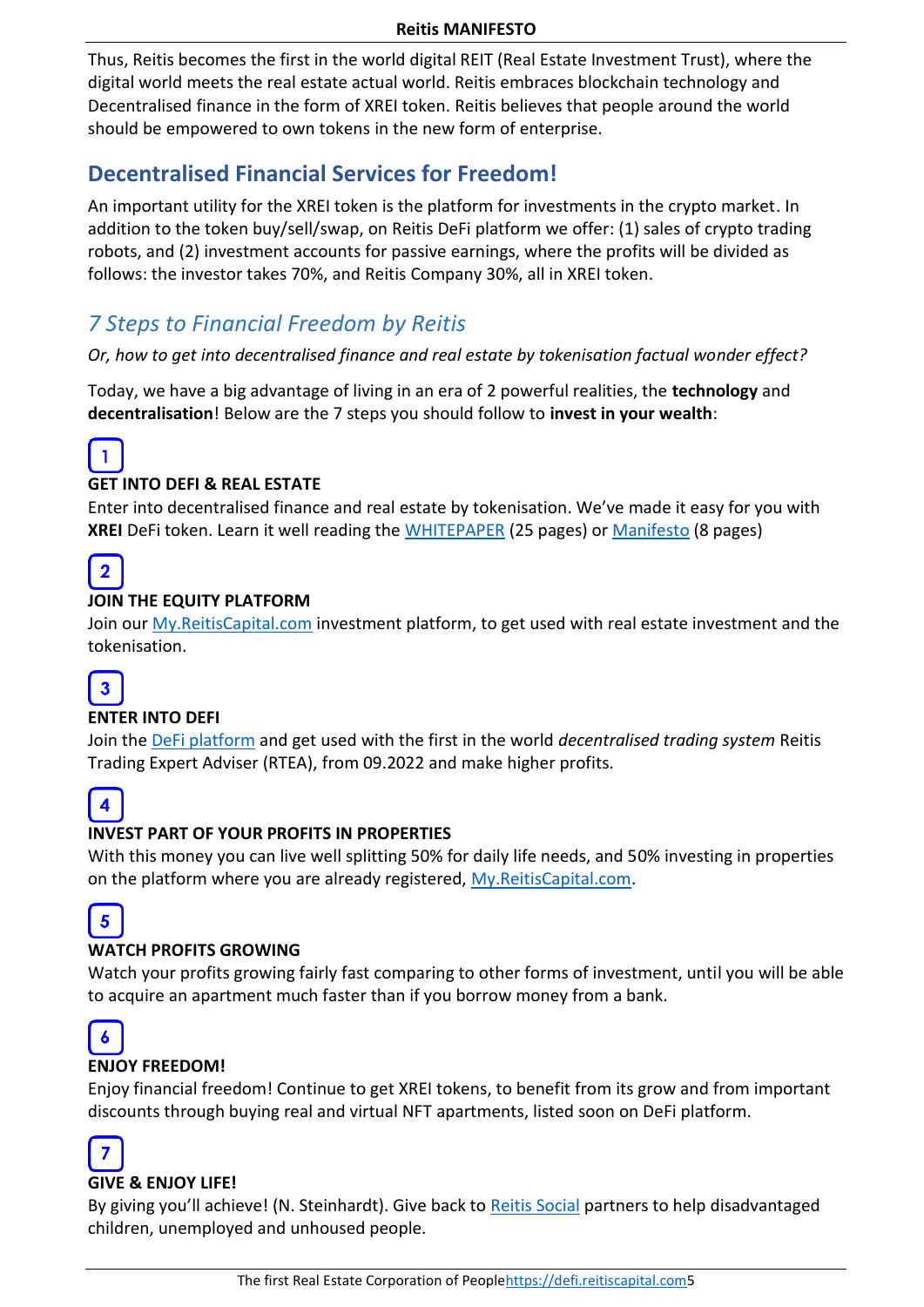# **REITIS TOKENOMICS**

<span id="page-6-0"></span>We have accomplished the real estate tokenisation, with a liquid DEX and DeFi market!

## <span id="page-6-1"></span>**Reitis DeFi Token [XREI]**

― A BEP-20 DeFi type Community token, used for buying NFTs and as a reward token for crypto and blockchain communities. Its total supply is 50,000,000 tokens and the Contract number on BSC is 0x4376ba3a5bd82a1026f4a02869c54f80daeca300.

#### **Next multiple transactions on PancakeSwap DEX** (soon):

- Buying deposit XREI tokens to earn above-average yields.
- $-$  Trading earn fees by trading (exchange or create liquidity).
- $-$  Farming deposit LP tokens and lock them up to earn rewards.
- $\sim$  Staking create nodes, make the network safe and yield rewards.
- $-$  Swapping convert one token for another using swap exchange.

#### **Multiple transactions on our enterprise-grade DeFi platform**:

- **We Join our complex [enterprise-grade platform](https://defi.reitiscapital.com/) for crypto trading with Reitis robot;**
- $\overline{\phantom{a}}$  Buy, sell, swap and gain rewards in XREI tokens;
- Buy and sell actual real estate NFTs (from January 2023);
- Invest for passive earnings, profits being divided so: 70% to the investor, and 30% to Reitis.

#### **Real NFTs**:

- Bringing NFT buzz to the real world! The actual real estate NFTs are a great deal for crypto holders who bought coins in the past and can buy properties at the initial value of their crypto, then sell the property at the current market price with high profits.
- <span id="page-6-2"></span> Reitis Metaverse NFTs and Gameplay will include travel adventures to the cities where we construct sustainable buildings!

# **COMMUNITIES & PARTICIPATIONS**

Reitis is a growing ecosystem full of innovation and creativity. By tokenisation, Reitis users become technology dealers and there is pride in owning a blockchain, building on it, putting the very best into it.

#### *Reitis doesn't shape you; but you can shape Reitis Community!*

We are at the stage of enabling individuals through both a technological and cultural shift, to build on the **Real Estate 3.0** frontier. We'll see the organic growth of Reitis Community, at liberty, not addicted to anyone or anything!

#### <span id="page-6-3"></span>**Our Team's Expertise**

All Team Members are passionate about who they are and what they do, they have strong FAITH, and they are people we and you can trust and count on them. The team's experience includes: applying blockchain technology, enjoying decentralised finance, managing small businesses, designing websites, and building sustainable houses from the foundation to the roof. See all Team members: <https://reitiscapital.com/team/>. We're looking for DEX/DeFi specialists to join the Team.